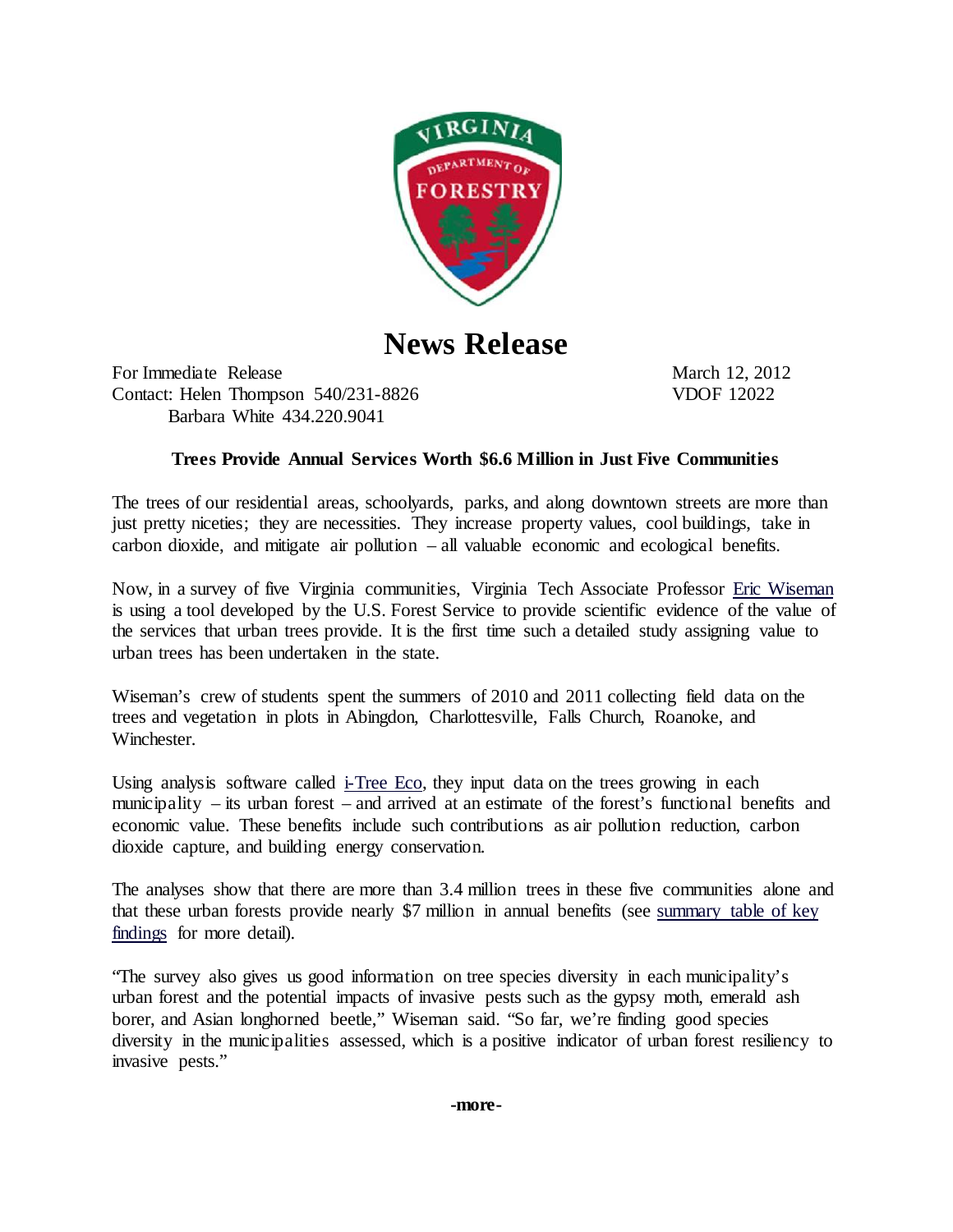## **Trees Provide \$6.6 Million Page 2**

| Community                                      | Number of<br>Trees | Structural<br>Value | Carbon<br>Storage   | Carbon<br>Sequestration<br>Annually | <b>Pollution</b><br>Removal<br>Annually | Annual Energy<br>Savings &<br>Carbon emission<br><b>Reductions</b> |
|------------------------------------------------|--------------------|---------------------|---------------------|-------------------------------------|-----------------------------------------|--------------------------------------------------------------------|
| Abingdon, VA                                   | 204,020            | 253,000,000<br>\$   | 1,030,000<br>\$     | \$<br>26,400                        | \$<br>258,000                           | \$<br>318,000                                                      |
| Charlottes ville, VA                           | 357,985            | 592,000,000<br>\$   | \$<br>,660,000<br>1 | \$<br>76,200                        | \$<br>555,000                           | \$<br>1,039,000                                                    |
| Falls Church, VA                               | 59,677             | \$<br>147,000,000   | \$<br>388,000       | \$<br>17,900                        | \$<br>138,000                           | \$<br>225,000                                                      |
| Roanoke, VA                                    | 2,586,202          | \$2,170,000,000     | \$6,300,000         | \$<br>386,000                       | 2,270,000<br>\$                         | \$<br>524,000                                                      |
| Winchester, VA                                 | 233,639            | 261,000,000<br>\$   | \$<br>822,000       | \$<br>29,900                        | \$<br>288,000                           | \$<br>468,500                                                      |
| <b>Total Selected VA</b><br><b>Communities</b> | 3,441,523          | \$3,423,000,000     | \$10,200,000        | \$<br>536,400                       | \$<br>3.509.000                         | \$<br>2,574,500                                                    |

Values found for selected Virginia Communities:

The structural and functional values of an urban forest tend to increase with an increase in the number and size of healthy trees. However, inappropriate species selection, improper tree placement and tree neglect can diminish both structural and functional values.

The project is supported by the [Virginia Department of Forestry](http://www.dof.virginia.gov/urban/index.htm) with funds from the [U.S. Forest](http://www.fs.fed.us/ucf/index.html)  [Service.](http://www.fs.fed.us/ucf/index.html) Municipalities provided geographical information system (GIS) data and parcel information used by Wiseman to select field plots for data collection. In Charlottesville, the field crews were assisted by volunteers of the Rivanna Master Naturalist chapter, volunteers in a [Virginia Cooperative Extension](http://www.ext.vt.edu/) program based in the College of Natural Resources and Environment.

"The i-Tree analysis that Dr. Wiseman facilitated is very important to the Virginia Department of Forestry," said Barbara White, the agency's urban and community forestry partnership coordinator. "It's a tool to highlight, on a statewide basis, the value of the services our urban forests provide to the citizens of the commonwealth."

After contacting landowners and securing permissions, the field teams measured trees, evaluated their condition, identified their species, and noted the ground cover and other characteristics of the assigned plots. [A summary report of each locality's urban forest assessment is posted online](http://urbanforestry.frec.vt.edu/eco.html) [\(http://urbanforestry.frec.vt.edu/eco.html\).](http://urbanforestry.frec.vt.edu/eco.html)

The cities and towns surveyed will decide how to act on the information they receive. Wiseman and White are urging localities to use these analyses of tree abundance and composition, along with canopy cover, as they plan their urban forests and green spaces.

## **-more-**